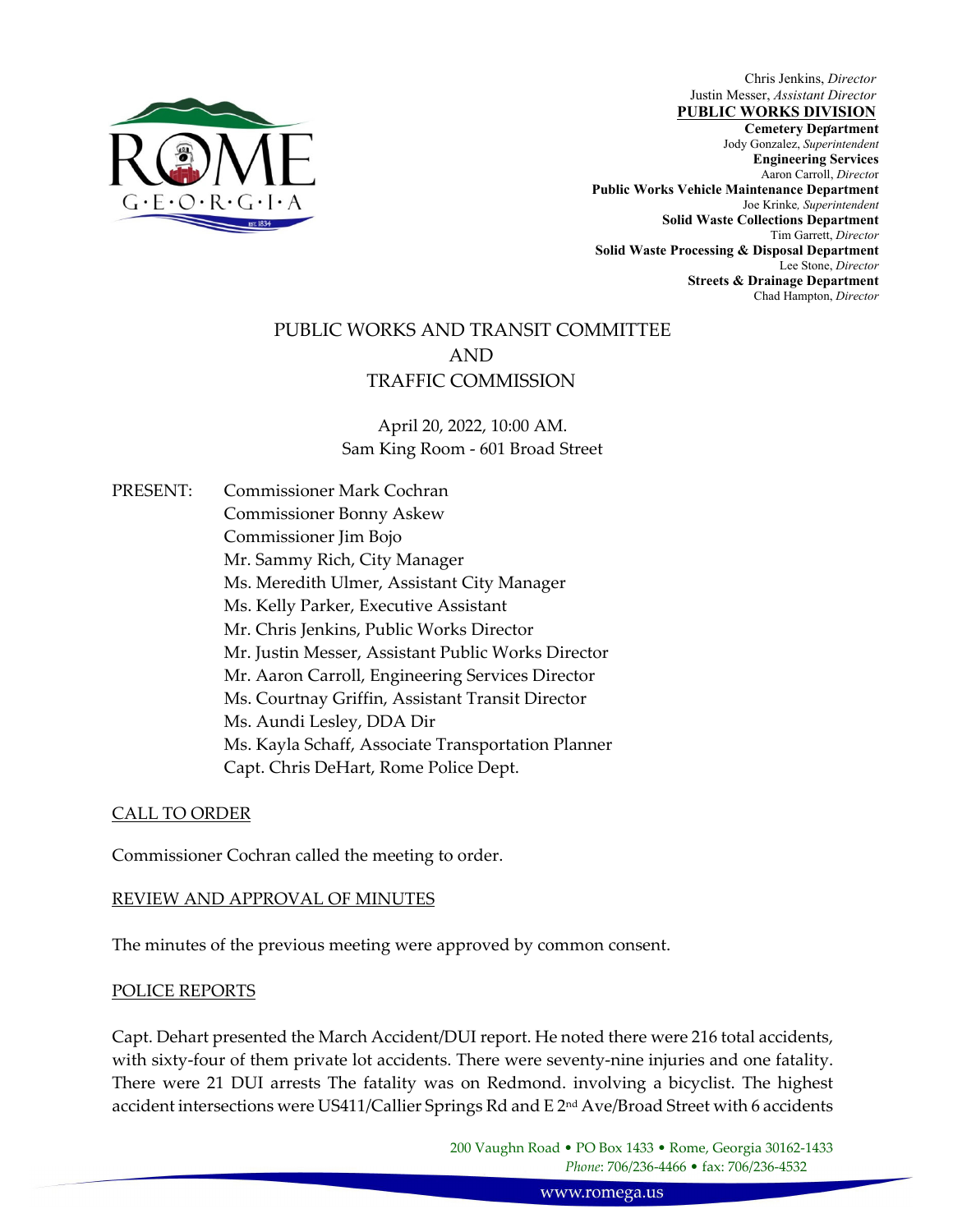each. Redmond Circle/Shorter Ave and Martha Berry Hwy/Veterans Memorial Hwy had 5 accidents each.

## TRANSIT OPERATIONS

#### Free Transit on Main Line Buses through December 30, 2022

Ms. Griffin noted that after the public hearing last month, we were able to extend free ridership until December 30, 2022. She noted that we have experienced about a 30% increase in ridership. An additional Stop has been approved to transport riders to the farmers market inside Ridgeferry Park. This request came from South Rome Alliance, based on the need to connect residents in South Rome to access to fresh produce. Currently there is not easy access to fresh produce in that area so this will provide much easier access. The bus will begin stopping at the new Stop on May  $31<sup>st</sup>$  and there will be promotional material and advertisements to notify the public of the added Stop in advance.

Commissioner Bojo asked how many new buses we have purchased. Ms. Griffin said three and they will be delivered to us. She added that we sold another five tripper buses making a total of eleven and we have approval now to negotiate private contracts as well as using Gov Deals if we need to. Commissioner Cochran asked for the sale prices. Ms. Griffin noted that of those that have met their useful life, we sold one that was still operational for \$4800 and one that was not operational sold for \$1800. We have a hold price of \$8000 on those that we still have capital liability for. We have been getting bids throughout that range but so far none have exceeded that amount. We aim to get a maximum amount possible for these buses because GDOT wants us to be able to purchase about ten buses from the proceeds of these sales. This may be more buses than we need for our fleet, but she added that we did allocate some of that sale funding in the FY2023 grant application for the trolley.

Ms. Griffin added that Hype has developed a new logo and rebranding that will roll out in October with the new buses. She noted that advertising space will only be sold on the back of the buses after that time, but we hope to have digital advertisements on the monitors at the transit station in the future. Mr. Jenkins commended Ms. Griffin on doing a phenomenal job, going the extra mile to research and find ways to make beneficial changes.

#### Financial report

Ms. Rhinehart presented the February financial report. She noted there isn't any Main Line revenue, but there is Paratransit revenue, and we will have some money coming from the State, although they tend to be a couple of months behind. She added the general fund contributions to Transit have been stopped until at least until mid‐year.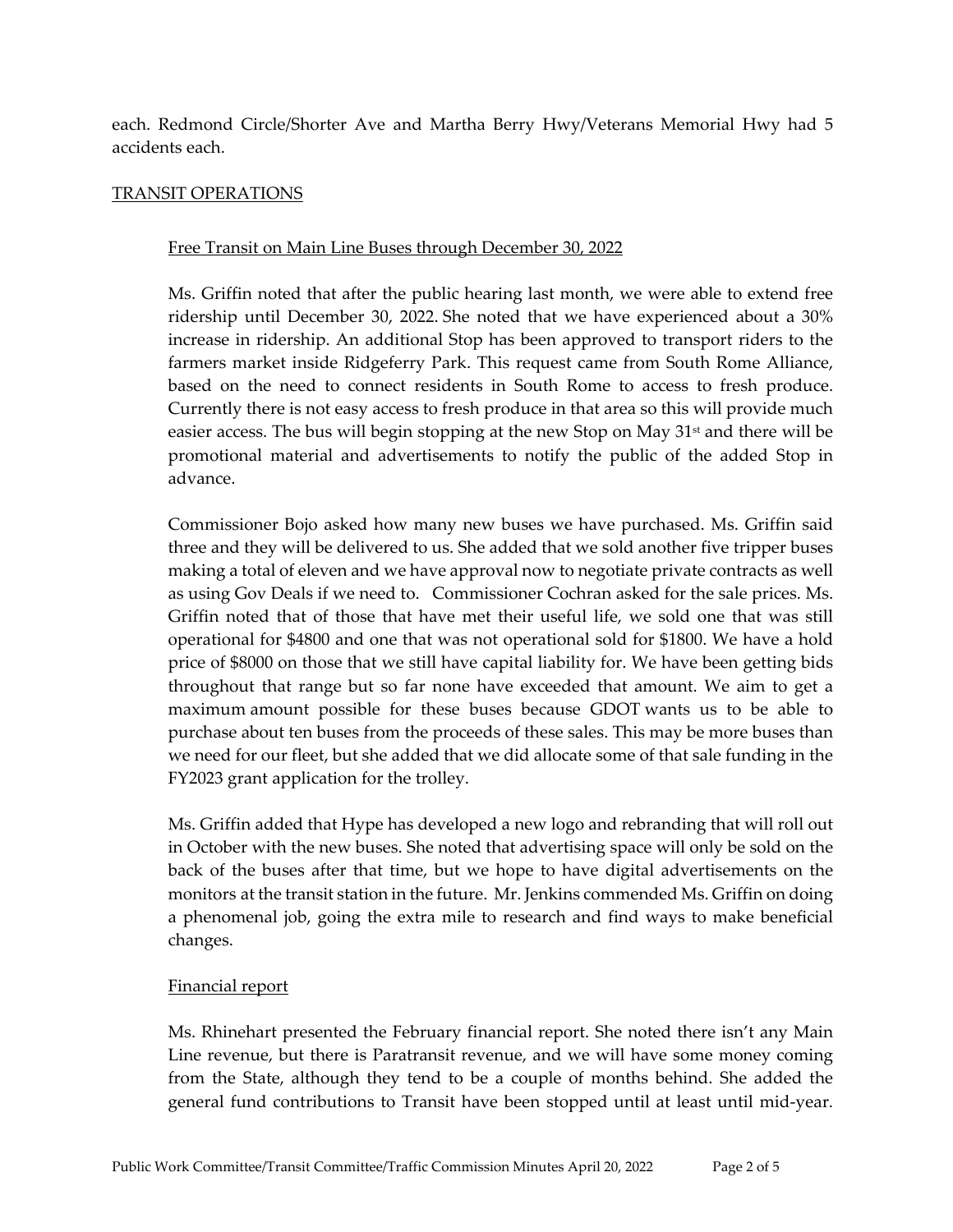There are no reimbursement requests yet so there are no federal revenues showing on the statements through March. She reported that Main Line expenses are in line with last year and we still have some depreciation on remaining tripper buses as well as some repair and maintenance. Paratransit expenses are up and are partly impacted by pay adjustments we have implemented. Transfers out have stated the same and retirement is up making up 17% of payroll required contributions.

#### OLD BUSINESS

## Update on Painting of Poles and Signs on Broad Street

Mr. Carroll reported the painters have been doing an awesome job on Broad Street. The period lights, bollards and benches are all completed. The electrical crews have replaced all the globes and upgraded all the period lights to LED. We are waiting for the brackets for the aerial signage. All the signs mounted on period light poles have been completed.

## Parks Hokes Park Project Update

Mr. Carroll reported the covered basketball court and pavilion is under contract and under construction with Cargle Brothers. They should begin the demolition of the old concrete pad quickly. He added that he is working with Architect Robert Noble on this project and it is a SPLOST project.

## Speed Table for 200 Block of Broad Street

Mr. Carroll reported that he got an estimate from a contractor to hardscape a new speed table, for \$40,000 with four weeks of lane closure done one lane at a time to allow for one traffic lane throughout the installation. He added the speed table we recently placed in the 400‐block cost about \$9000. The Commissioners agreed to place the \$9000 speed table on the 200 and 300 blocks next.

## Speed Check Sign added to South Broad St., south of Lookout Circle

Mr. Carroll noted the speed check sign has been installed and was activated on Monday. The sign will tell you your speed, and if you go over 30 mph a strobe light comes on to warn motorists to slow down.

#### NEW BUSINESS

## Request to Close a Portion of Spider Webb Drive

Mr. Jenkins reported a request from NAACP to close the portion of Spider Webb Drive from Nim Russell Blvd. to Watters St. on June 18th for their Juneteenth Celebration that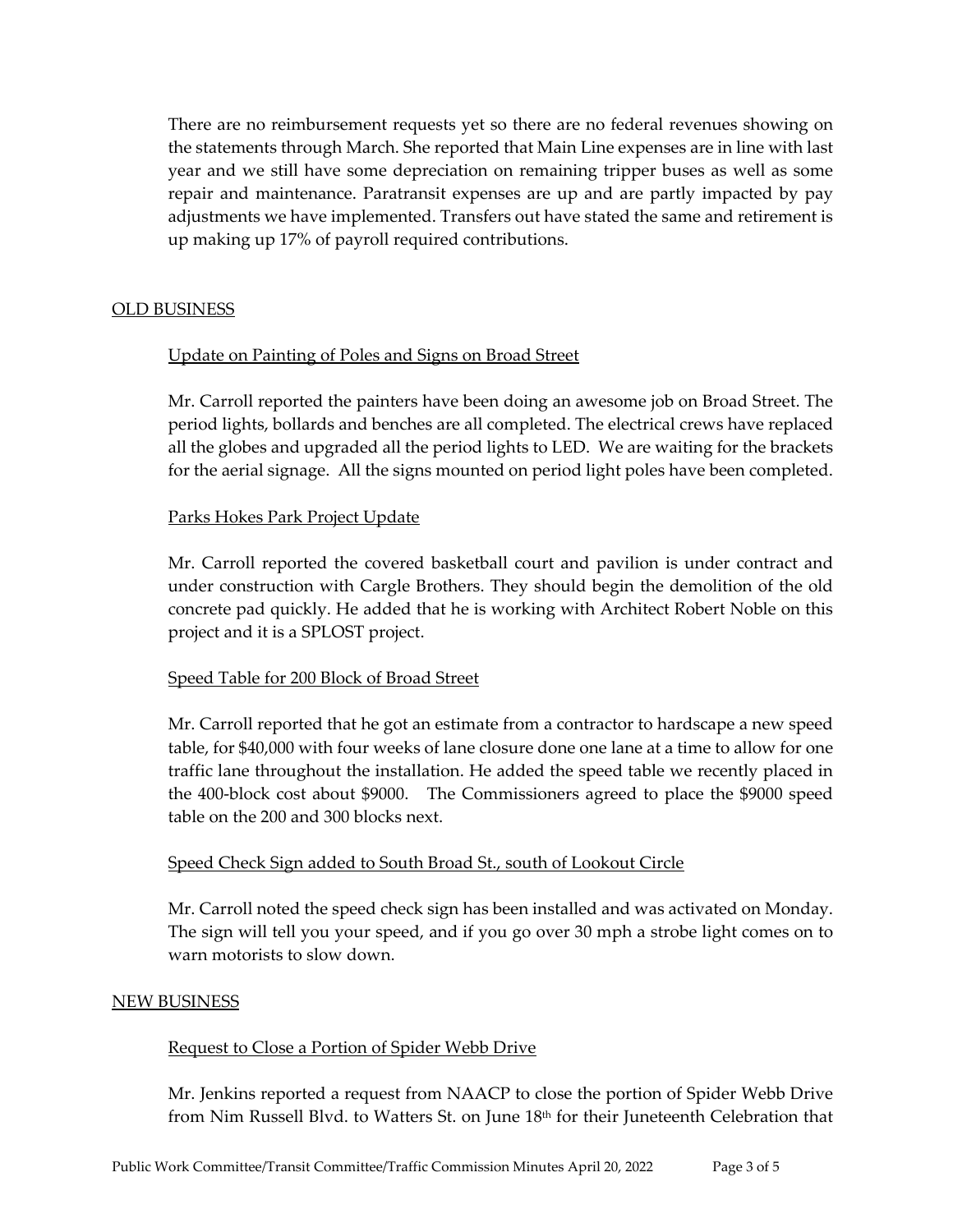will be held on the grounds adjacent to Main Elementary school. The closure will be from 2 PM until 10 PM and will be from Main Elementary to the Stop sign. The request was approved by common consent.

## Stop Sign Request‐Charlton/Raymond Intersection

Mr. Carroll presented a request from Charlton Street residents for a 4‐Way Stop at the Charlton/Raymond intersection. He noted that the intersections of Charlton/Leland and at Charlton/Timothy both have 4‐Way stops and it would be less confusing to motorists for this to be consistent at all three intersections. He noted that Charlton is on the radar list and cautioned that the MUTCD does not recommended 4‐Way Stops for speed control, but in this case it would the consistency would be less confusing for motorists.

Commissioner Bojo moved to approve the request. Commissioner Askew seconded. The motion carried.

## Seven Hills Fellowship Church Request to Close a Portion of E 6<sup>th</sup> Avenue Sunday May 22nd from 12‐3 PM

Mr. Jenkins reported on a request from Seven Hills Fellowship Church to close a portion of E  $6<sup>th</sup>$  Avenue on Sunday May 22<sup>nd</sup> from 9 AM to 4:30 PM for their annual church block party which will take place from 12 noon until 3 PM. They have been holding this event for several years and we have not had any issues.

Commissioner Bojo moved to approve the request. Commissioner Askew seconded. The motion carried.

## Request for Multi-Way Stops at Hampton Blvd/Chulio Rd.

Commissioner Cochran reported that Barbara and Otis Raymond requested a 4‐Way Stop at the Hampton Blvd/Chulio Rd. intersection. The request is supported by a petition from signed by Hampton East residents. He noted the majority of Chulio Rd is in the County while the intersection itself is in the City. The request was copied to Floyd County Public Works Director, Michael Skeen as well.

Mr. Rich noted he, Mr. McCord, Commissioner Bagby and several neighbors met on the site recently. The residents would really prefer a traffic signal at this location. Most of the maintenance issues they mentioned are on the County side. He noted we could install some pedestrian crossing signs for the mid blocks. Mr. Jenkins added that Mr. Skeen could place some digital speed detection signs there as well. Mr. Carroll noted that Chulio Rd. is classified as *minor arterial* designed to move traffic and is not intended for a Stop sign. He added he will study the accident history for the City in that location and have Floyd County check their history as well.